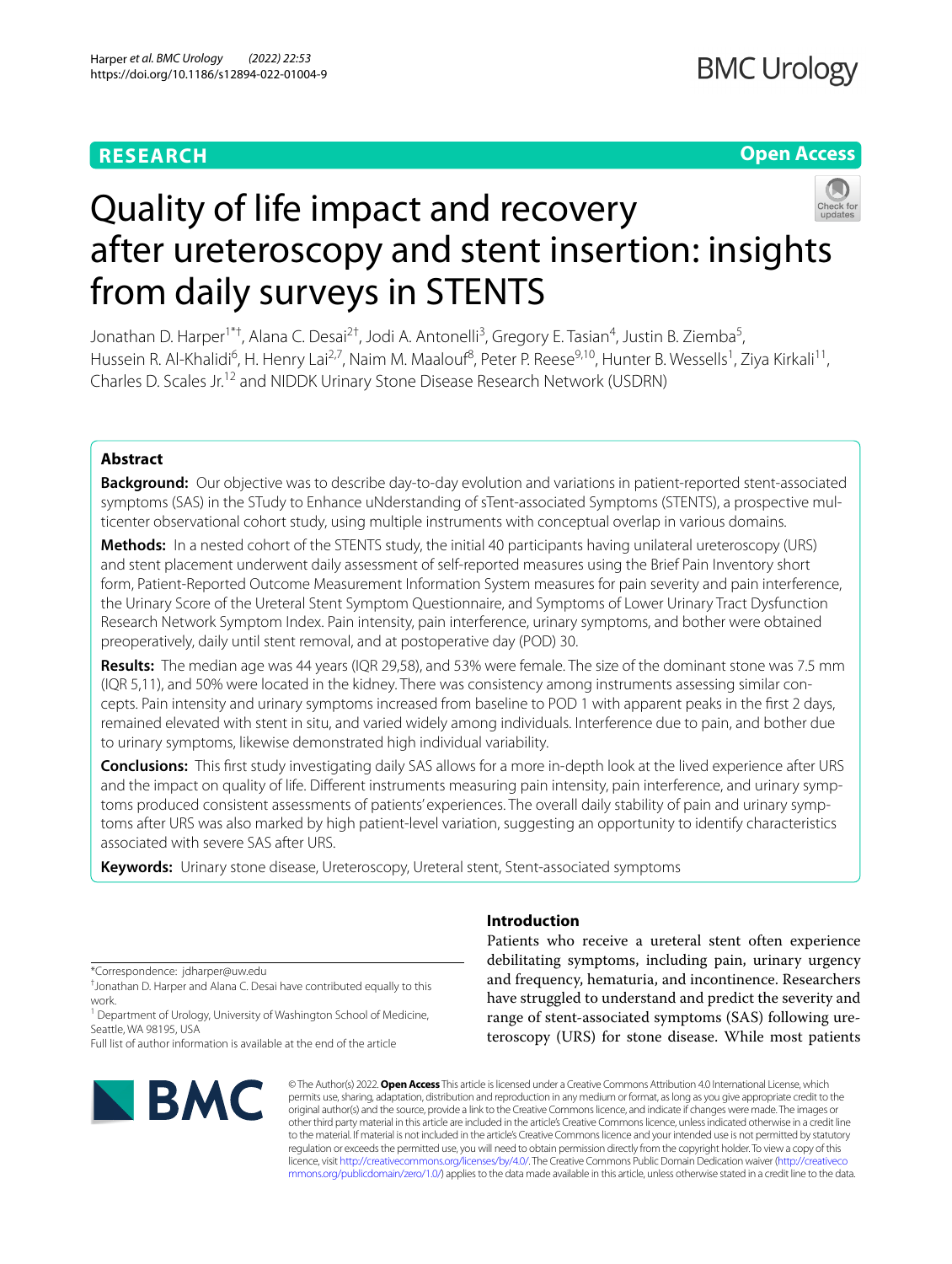will have some degree of SAS, it is unknown who will suffer from severe symptoms that signifcantly afect quality of life. Furthermore, a clear understanding of the daily variation of SAS after URS remains elusive; having this information is critical to patient counseling, serving as a building block for stent-related research, and employing strategies to mitigate these symptoms.

Investigation of SAS is a research priority as URS has become the most common procedure performed for renal and ureteral stones, and stents are used in most cases  $[1-3]$  $[1-3]$ . Contrary to popular belief, some studies have shown that stents are not associated with increased hospital returns [\[4](#page-6-2)] and may actually reduce unplanned visits  $[3, 5, 6]$  $[3, 5, 6]$  $[3, 5, 6]$  $[3, 5, 6]$ . Therefore, despite SAS, ureteral stents continue to play an important role in reducing complications such as urinary obstruction, and may slightly reduce ureteral stricture formation [[5\]](#page-6-3). Given the limited insight into drivers of SAS and lack of characterization of the patient's daily experience after URS, the Urinary Stone Disease Research Network is conducting the STudy to Enhance uNderstanding of sTent-associated Symptoms (STENTS), a prospective observational cohort study.

A key consideration for improving understanding of SAS is assessment of patient-reported symptoms. Patientreported measures provide important information about the impact of a condition and/or treatment from the patient's perspective. Within the overall STENTS study, an initial nested cohort study was designed as a unique opportunity to gain a better understanding of patients' daily experiences after URS for stone treatment. Our goal was to determine the trajectory of day-to-day variations in pain intensity, pain interference, urinary symptoms, and bother, identify a peak day of symptoms, and provide guidance for future studies in choosing outcome measures.

# **Materials and methods**

# **Study design and nested cohort**

STENTS is a multi-institutional prospective observational cohort study of individuals undergoing URS and ureteral stent placement for treatment of a ureteral or renal stone. A complete description of the STENTS protocol has been published  $[7]$  $[7]$ . The initial 40 participants made up the nested cohort. A minimum number of participants based on age and gender were prespecifed to ensure inclusion of specifc age and gender groups in this nested cohort: the minima required were 8 individuals aged 12–25, 12 males aged>25 years, and 12 females aged>25 years.

In brief, the nested cohort study was designed such that participants would complete all study procedures performed in the subsequent larger STENTS observational cohort. Unique to the nested cohort, these 40 participants completed daily questionnaires that assessed pain intensity, pain interference, urinary symptoms, and bother, and also participated in a semi-structured interview to further characterize the patient experience. The prespecifed objectives of the nested cohort were to generate knowledge about the daily variation of pain intensity, pain interference, urinary symptoms, and bother; identify a peak day of symptoms; and evaluate overlap in experience assessment among the instruments. These analyses informed the selection of instruments and the timing of their administration for the main STENTS cohort.

#### **Study population**

Individuals aged 12 and older with a planned unilateral URS for stone treatment were recruited from four clinical centers. All participants were prospectively enrolled after institutional review board approval. Participants aged 17 and under provided their informed assent, and their parents provided parental permission. Exclusion criteria were an indwelling ureteral stent, receipt of a stent in the preceding 60 days, concomitant shockwave lithotripsy or percutaneous nephrolithotomy, conditions resulting in neurogenic bladder dysfunction, anatomic urological abnormality resulting in abnormal bladder sensation, or renal transplantation; bedridden and vulnerable populations were also excluded.

#### **Study procedures**

Participants completed baseline questionnaires that recorded individual characteristics, medical and stone history, and medication use. Participants with a history of a ureteral stent reported whether they had severe pain or urinary symptoms with their prior stent. Intraoperative data, including stone features, details of ureteral instrumentation, irrigation type, and stent characteristics, were prospectively collected at the time of URS.

### **Patient experiences**

All participants in the nested STENTS cohort were administered the following questionnaires that assessed pain, urinary symptoms, and the manner and degree to which these symptoms impact the patient's life (interference and bother): (1) the Brief Pain Inventory (BPI) short form  $[8]$  $[8]$ , which has been used in pain studies widely, assessed pain intensity and pain interference; (2) Patient-Reported Outcome Measurement Information System (PROMIS) [\[9](#page-6-7)] measures of pain intensity and pain interference allowed for comparing scores to population norms; (3) the Urinary Score of the Ureteral Stent Symptom Questionnaire (USSQ) [\[10](#page-6-8)], an instrument developed for SAS over a 1-month recall period, assessed urinary symptoms and bother; and (4)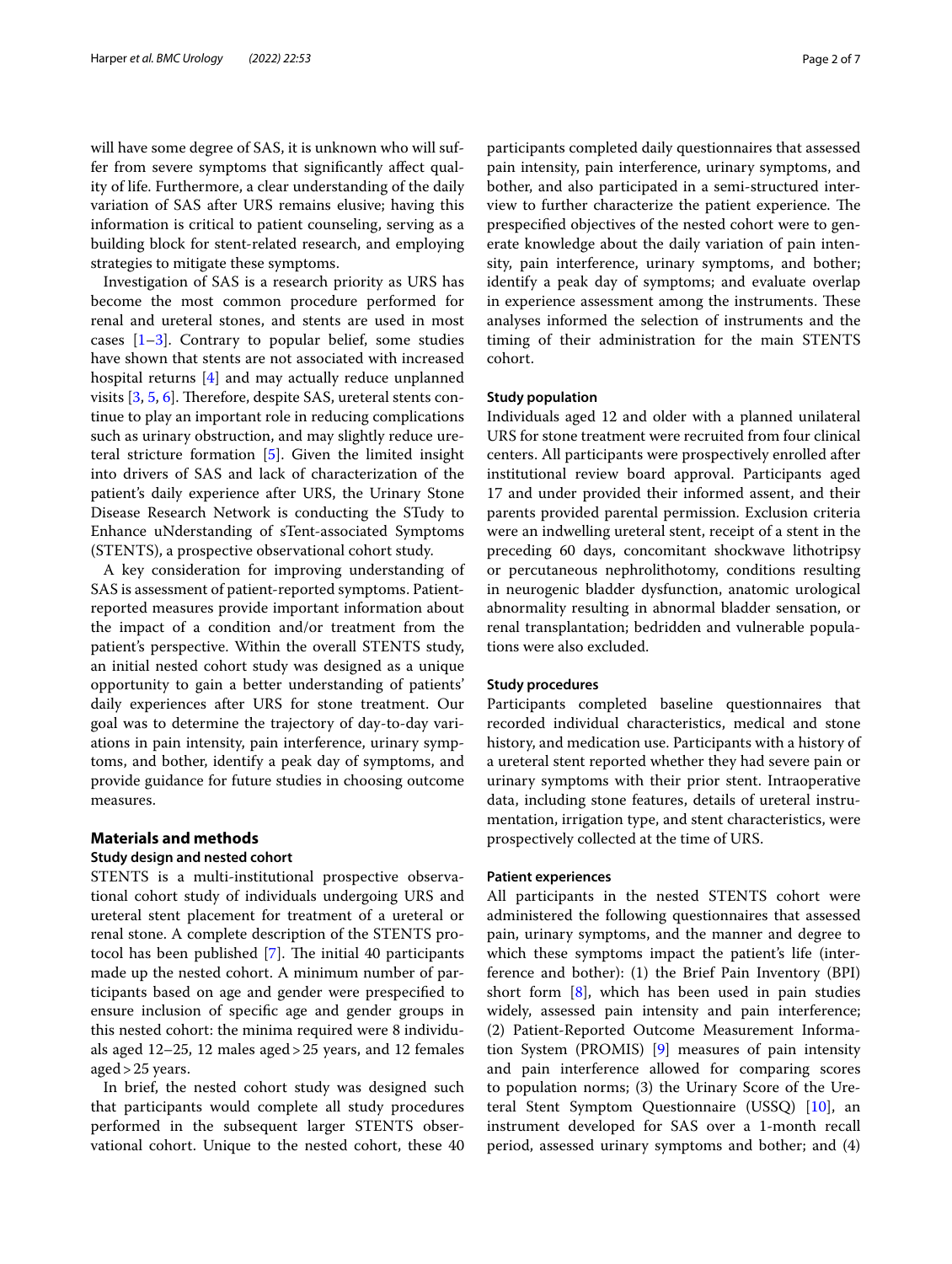Symptoms of Lower Urinary Tract Dysfunction Research Network Symptom Index (LURN SI-10) assessed urinary symptoms and bother  $[11]$ . We intentionally administered questionnaires that assessed the same construct in order to determine potential diferences in the measured experience. We acknowledge that the USSQ covers other domains besides urinary symptoms, but given the importance of characterizing pain intensity and pain interference as accurately as possible, being able to compare to population norms, and our desire for a comprehensive body map that incudes genitalia, it was decided to incorporate specifc pain instruments that are used in the broader community of medicine. This was after several discussions with a multidisciplinary feld including experts within pain medicine, pain psychology, and psychometricians well versed in development of patient reported outcome measures. Table [1](#page-2-0) shows the instruments listed by SAS domain.

## **Data collection**

Participants completed the above questionnaires preoperatively (baseline), on postoperative day (POD) 1, daily until stent removal, including day of stent removal, and 30 days after stent removal (Table [1\)](#page-2-0). Questionnaires were self-administered and completed each day via electronic format, or paper copies if preferred. Participants received an electronic link each day reminding them to complete the forms.

Participants were contacted by study staff to record any adverse events. Prescribed medications following surgery were assessed using a medication diary. Finally, participants were asked about any health care utilization during the 30 days following stent removal.

## **Statistical analysis**

Data are summarized as medians (25th, 75th percentiles) and means (SDs) for continuous variables and as counts (percentages) for categorical variables. Due to multiple

<span id="page-2-0"></span>**Table 1** Self-reported measures used in the study by stentassociated symptoms domain

| Instrument    | Domain            |                      |                                   |                          |
|---------------|-------------------|----------------------|-----------------------------------|--------------------------|
|               | Pain<br>Intensity | Pain<br>Interference | <b>Urinary</b><br><b>Symptoms</b> | Urinary<br><b>Bother</b> |
| <b>BPI</b>    |                   |                      |                                   |                          |
| LURN SI-10    |                   |                      | ٠                                 | ٠                        |
| <b>PROMIS</b> | ٠                 | ٠                    |                                   |                          |
| USSO-U        |                   |                      | ٠                                 | ٠                        |

BPI=Brief Pain Inventory; LURN SI-10 = Symptoms of Lower Urinary Tract Dysfunction Research Network Symptom Index; PROMIS=Patient-Reported Outcome Measurement Information System; USSQ-U = urinary score of the Ureteral Stent Symptom Questionnaire

outcomes assessed at many time points and the small sample size, we did not test for diferences in symptom severity across instruments or days. Summary statistics of daily patient-reported symptoms were calculated, and data are graphically depicted in box-and-whisker plots. All statistical summary data were generated using SAS statistical software version 9.4 (SAS Institute, Inc., Cary, NC).

## **Results**

Forty participants were included, comprising 9 individuals (3 male and 6 female) aged 12–25 years, 16 males aged >  $25$  years, and 15 females aged >  $25$  years. The median age was 44 years (IQR 29, 58), and 53% were female. Over half (58%) of the participants had a prior history of kidney stones. Of the 13 (33%) who had a ureteral stent in the past, 8 reported having severe pain and 6 reported having severe urinary symptoms with their previous stent. Participant characteristics are listed in Table [2](#page-2-1), and intraoperative data are shown in Table [3](#page-3-0). Most participants had more than one stone treated, with the dominant stone location evenly split between renal

<span id="page-2-1"></span>**Table 2** Participant characteristics at baseline

| Characteristic                                       | Participants ( $n = 40$ ) |  |
|------------------------------------------------------|---------------------------|--|
| Sex: female                                          | 21 (53%)                  |  |
| Race                                                 |                           |  |
| White                                                | 38 (95%)                  |  |
| <b>Black</b>                                         | 2(5%)                     |  |
| Ethnicity: Hispanic/Latinx                           | 3(8%)                     |  |
| Age (years)                                          |                           |  |
| Median (IQR)                                         | 43.5 (28.5, 57.5)         |  |
| Mean (SD)                                            | 43.1 (17.6)               |  |
| Medical history                                      |                           |  |
| Depression                                           | 9(23%)                    |  |
| Anxiety                                              | 8 (20%)                   |  |
| Mood disorder (other)                                | 1(3%)                     |  |
| Chronic pain condition                               | 7(18%)                    |  |
| Previous stone history                               | 23 (58%)                  |  |
| Prior ureteroscopy                                   | 12 (30%)                  |  |
| Prior ureteral stent placement                       | 13 (33%)                  |  |
| Severe pain with prior ureteral stent                | 8 (20%)                   |  |
| Severe urinary symptoms with prior ureteral<br>stent | 6(15%)                    |  |
| Medication use in past 30 days                       |                           |  |
| Opioids                                              | 11 (28%)                  |  |
| <b>NSAIDs</b>                                        | 20 (50%)                  |  |
| Tamsulosin (or alpha blocker)                        | 16 (40%)                  |  |
| Oxybutynin (or anticholinergic)                      | 3(8%)                     |  |

Data shown are n (%) except where indicated. IQR = 25th, 75th percentiles;  $SD =$ standard deviation; NSAIDs = nonsteroidal anti-inflammatory drugs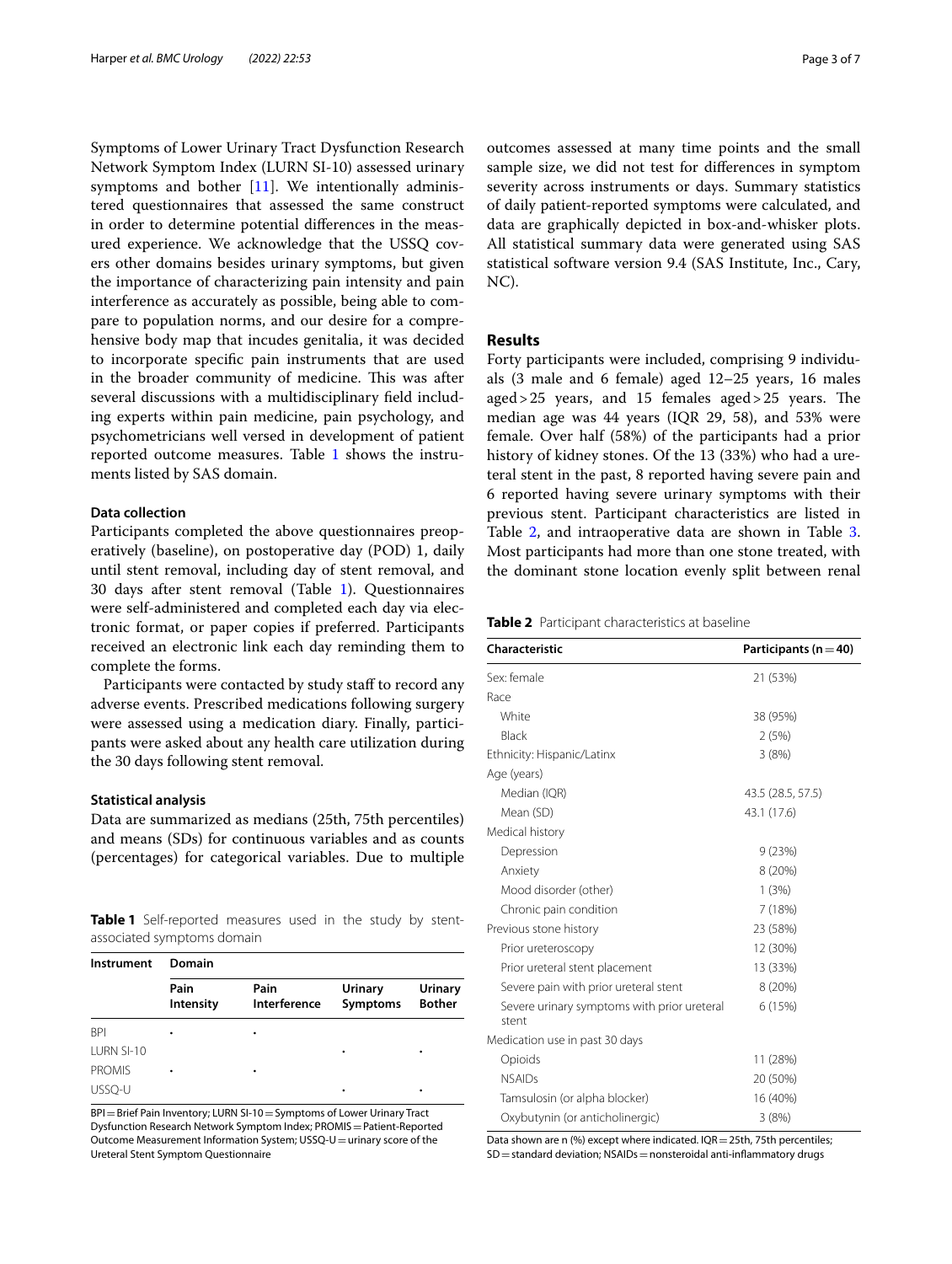## <span id="page-3-0"></span>**Table 3** Intraoperative data

| Variable                            | Participants ( $n = 40$ ) |
|-------------------------------------|---------------------------|
| Side of treatment                   |                           |
| Right                               | 19 (48%)                  |
| Left                                | 21 (52%)                  |
| Dominant stone size (renal, mm)     |                           |
| Median (IQR)                        | 7.5 (5.0, 10.5)           |
| Mean (SD)                           | 7.5(3.9)                  |
| Dominant stone size (ureteral, mm)  |                           |
| Median (IQR)                        | $6.0$ $(5.0, 7.0)$        |
| Mean (SD)                           | 6.2(2.2)                  |
| Dominant stone location*            |                           |
| Renal                               | 20 (50%)                  |
| Ureter (proximal)                   | 7 (18%)                   |
| Ureter (distal)                     | 13 (33%)                  |
| Number of stones treated (renal)    |                           |
| Median (IQR)                        | 2(1, 4)                   |
| Mean (SD)                           | 5.6 (10.6)                |
| Number of stones treated (ureteral) |                           |
| Median (IQR)                        | 1(1, 2)                   |
| Mean (SD)                           | 1.3(0.5)                  |
| Operative time (min)                |                           |
| Median (IQR)                        | 51 (36, 80)               |
| Mean (SD)                           | 59.1 (28.6)               |
| Ureteroscopy time (min)             |                           |
| Median (IQR)                        | 32.5 (20, 58.5)           |
| Mean (SD)                           | 40.1 (26.3)               |
| Ureteroscope type*                  |                           |
| Flexible                            | 24 (60%)                  |
| Semirigid                           | 7 (18%)                   |
| Both                                | 9 (23%)                   |
| Ureteral access sheath use          | 19 (48%)                  |
| Basket extraction                   | 33 (82%)                  |
| Irrigation                          |                           |
| Manual                              | 20 (50%)                  |
| Constant pressure                   | 20 (50%)                  |
| Ureteral stent diameter             |                           |
| 4.7 French                          | 6 (15%)                   |
| 6 French                            | 34 (85%)                  |
| Ureteral stent length* (cm)         |                           |
| 22                                  | 1(3%)                     |
| 24                                  | 18 (45%)                  |
| 26                                  | 14 (35%)                  |
| 28                                  | 5 (13%)                   |
| 30                                  | 2 (5%)                    |
| Stent dwell time (days)             |                           |
| Median (IQR)                        | 8 (6.5, 11)               |
| Mean (SD)                           | 10.1(6.8)                 |

\*Note: percentages may not sum to 100 due to rounding

Data shown are n (%) except where indicated

IQR = 25th, 75th percentiles; SD = standard deviation

and ureteral. Stone sizes and location represent stones treated during surgery.

Daily assessments of pain intensity, pain interference, and urinary symptoms are displayed in Fig. [1.](#page-4-0) The percentage of completed questionnaires was very high, ranging from 84.6% to 98.8% completion on any given day. Similar patterns in daily pain severity were seen using both BPI and PROMIS. Pain intensity increased from baseline to POD 1, remained elevated over the duration of the stent, and varied widely among individuals. Median pain intensity scores were highest during the frst 2 days after URS, with variable changes thereafter, but remained persistently elevated compared to baseline.

Pain interference was noted to have a similar pattern as pain intensity early in the postoperative course. Pain interference scores increased versus baseline on POD 1, with diminution over time, approaching baseline after POD 5. As seen with pain intensity, there was also wide inter-participant variation in reported interference due to pain.

Urinary symptoms increased from baseline and appeared to peak the day after surgery as measured by both instruments. Urinary symptoms remained persistently elevated versus baseline, without substantial decrease until after stent removal. Finally, bother due to urinary symptoms increased and was most pronounced immediately after URS. While median bother score mirrored the baseline value by POD 3, there was not defnitive resolution until after stent removal. Wide variation among individuals was again noted.

## **Discussion**

This prospective cohort study was the first to measure the daily lived experiences of patients after URS for stone disease. We found that there was wide variation of self-reported pain and urinary symptoms daily, stent symptoms peaked within the frst 2 days after surgery but remained elevated throughout stent dwell time, and interference with daily activities secondary to pain persisted longer compared to bother due to urinary symptoms. We also found consistency among various instruments that assessed similar concepts. These results inform the selection of times at which stent symptoms should be measured after URS and, given the variation in symptoms among participants, reveal the importance of identifying characteristics that may help understand which patients are at greatest risk of severe stent symptoms.

Most importantly, this study identifed days of the most intense SAS following URS. This information is important in determining the days at which SAS should be measured in research studies and also for counseling patients about the expected experience after URS. We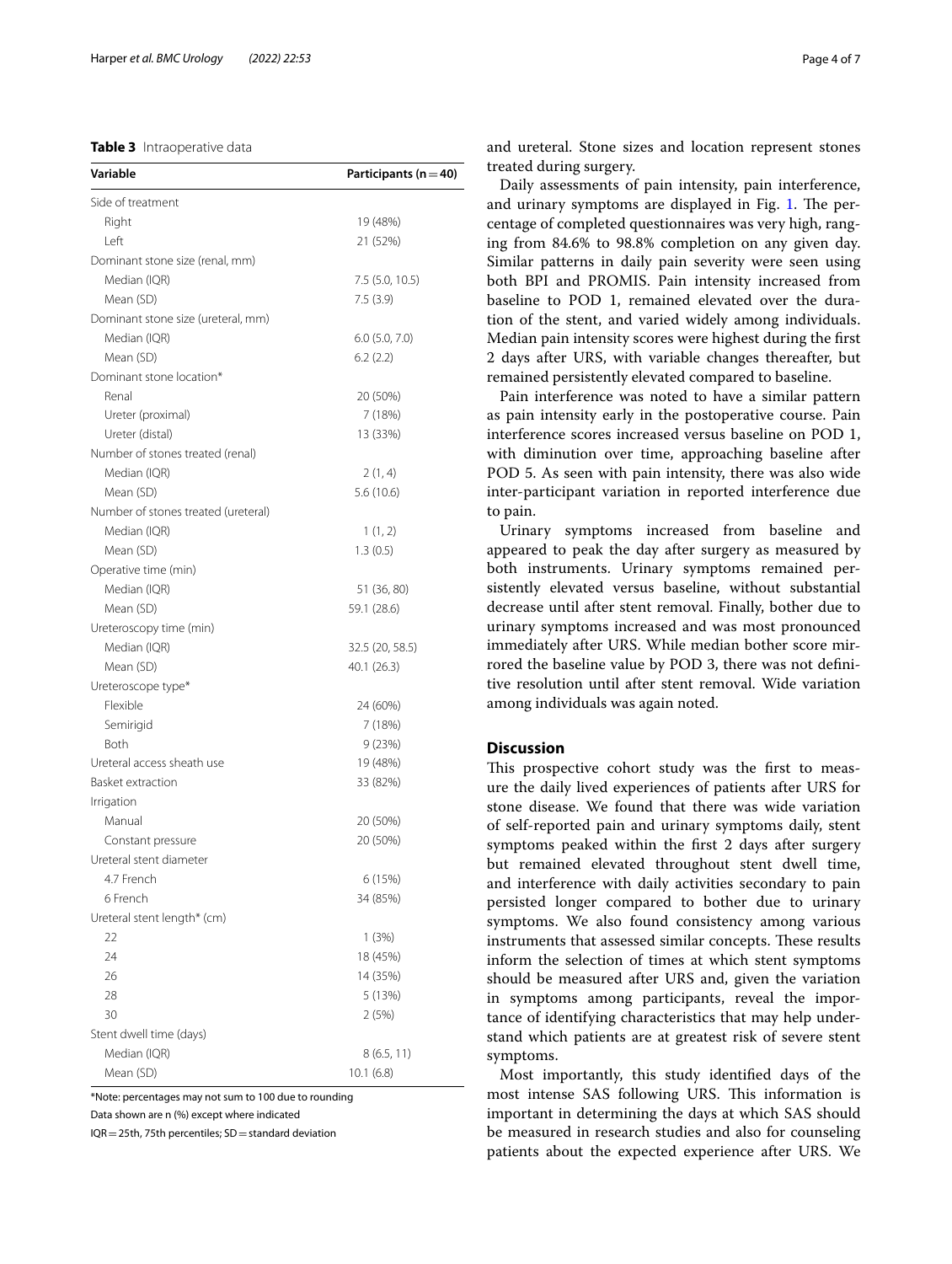

<span id="page-4-0"></span>found that the magnitude of adverse symptoms occurred within the frst 2 days, a fnding consistent among various instruments we used. This is in accord with a previous report by Lingeman and colleagues, who suggested that symptoms peaked on the frst day based on pain medication use alone, although stent symptoms were not

formally measured until POD 4 [\[12](#page-6-10)]. Our fndings from daily assessment of SAS informed decisions for the main STENTS cohort. We chose POD 1, 3, and 5 (in addition to day of stent removal and 30 days after removal) in order to capture the peak symptoms and further analyze the trajectory of symptoms after URS. Our results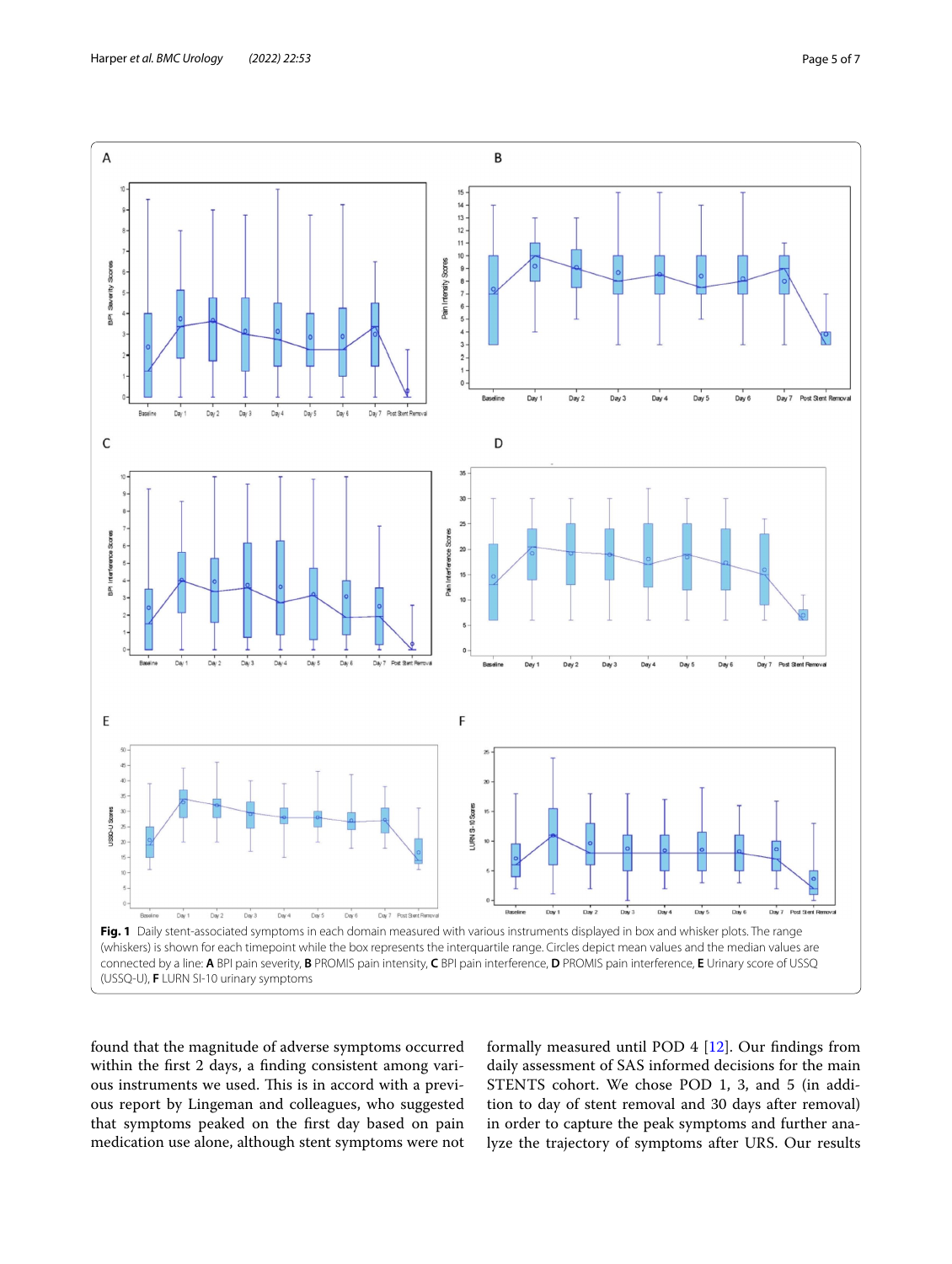indicate that there is no defnitive time point in which symptom assessment is not relevant to measure, since the symptoms persist until stent removal.

The substantial variation in the reported pain intensity, pain interference, urinary symptoms, and urinary bother among participants across our study period highlights the heterogeneity in the experience of individuals undergoing URS for stones. To date, little is known about risk factors for severe SAS, and further investigation is needed. Younger age has been reported to be associated with more severe pain and unplanned hospital visits [[13–](#page-6-11)[15](#page-6-12)]. Krambeck and colleagues, in a subset analysis, reported decreased analgesic use in young males who had a ketorolac-loaded stent, suggesting potential gender differences in stent tolerance  $[16]$  $[16]$ . In our study, while bother due to urinary symptoms was most pronounced on POD 1 and 2, median bother was similar to baseline on subsequent days. In a recent study comparing stent designs, Wiseman and colleagues postulated that the efect of surgery on urinary symptoms may improve sooner than pain  $[17]$ . A detailed investigation of the effects of patient characteristics, stone factors, operative instrumentation, and medication use on SAS is the aim of the full STENTS study, which will elucidate the potential causes of SAS heterogeneity, identify patients at highest risk for severe SAS, and may allow for the creation of a prediction model [[7\]](#page-6-5), all of which would be useful in counseling patients in preemptive therapeutic decision-making and identifying populations to study in future trials.

An important fnding of this study is that there was consistency observed among instruments that assessed similar domains of the patient experience. We intentionally chose to perform a comprehensive assessment of SAS using various instruments with conceptual overlap. For example, pain intensity and pain interference were measured using the BPI and PROMIS. Pain interference refers to pain that limits the patient's ability to engage in daily activities, such as social-, work-, or school-related functions. BPI has been used in painrelated studies widely, contains a complete body map, and measures both the intensity of pain as well as the interference of pain in one's life. This is the first study, to our knowledge, to use BPI following URS and stent placement. Pain interference was seen to approach baseline after several days as measured by the BPI. The potential significance of this finding is unclear, but there could be some element of adjustment to SAS despite continuing to have pain, as measured by pain severity. Pain intensity and interference were also measured with individual PROMIS instruments, allowing for comparison with population norms. Recently, PROMIS measures have been used to characterize stone patients in various settings [[18](#page-6-15)[–20](#page-6-16)]. In our study, we noted consistency among instruments in ascertaining peak symptoms, the evolution of daily symptoms, and the heterogeneity of the lived experiences following URS and stent placement.

Our study is the frst to determine the daily pattern of pain intensity, pain interference, urinary symptoms, and bother after URS with stent placement for the entire postoperative period; however, the following limitations indicate opportunities to build on these fndings. The large interindividual variation in symptoms coupled with a relatively small sample size precluded making multiple comparisons of the diferent domains of pain intensity, pain interference, urinary symptoms, and bother. These comparisons will be addressed in the main STENTS cohort. Additionally, participants were recruited from four clinical centers, and treatment of SAS post-URS difered among urologists. Lastly, we did not consider clustering by surgeon or institution.

#### **Conclusion**

In this frst study measuring the daily lived experiences of patients after URS for stone disease, daily experiences of pain intensity, pain interference, urinary symptoms, and bother were highly variable but seemed to peak in the frst 2 days and remained elevated while the stent was in place. These findings may inform more counseling of patients, shared decision making, and serve as groundwork to facilitate additional research for evaluating therapies and understanding mechanisms and risk factors for adverse experiences after ureteroscopy.

#### **Supplementary Information**

The online version contains supplementary material available at [https://doi.](https://doi.org/10.1186/s12894-022-01004-9) [org/10.1186/s12894-022-01004-9](https://doi.org/10.1186/s12894-022-01004-9).

<span id="page-5-0"></span>Additional file 1. USDRN members and affiliations.

#### **Acknowledgements**

We thank Peter Hofmann for manuscript preparation and submission. Mr. Hofmann did not receive compensation beyond his employment by Duke University.

NIDDK Urinary Stone Disease Research Network (USDRN): A full list of mem‑ bers and their affiliations appears in Additional file [1](#page-5-0).

#### **Author contributions**

JDH, ACD, JAA, GET, JBZ, HRA-K, HHL, NMM, PPR, HBW, ZK, and CDS contributed to the analysis design and oversight, manuscript conception and drafting, statistical analysis, and/or editorial review. All authors read and approved the fnal manuscript.

#### **Funding**

This research was supported by the National Institutes of Health/National Institute of Diabetes and Digestive and Kidney Diseases, as follows: U01DK110961 (UPenn/CHOP – Reese, Tasian), U01KD110986 (Washington Univ. St Louis – Desai, Lai), U01DK110994 (UT Southwestern - Maalouf ), U01DK110954